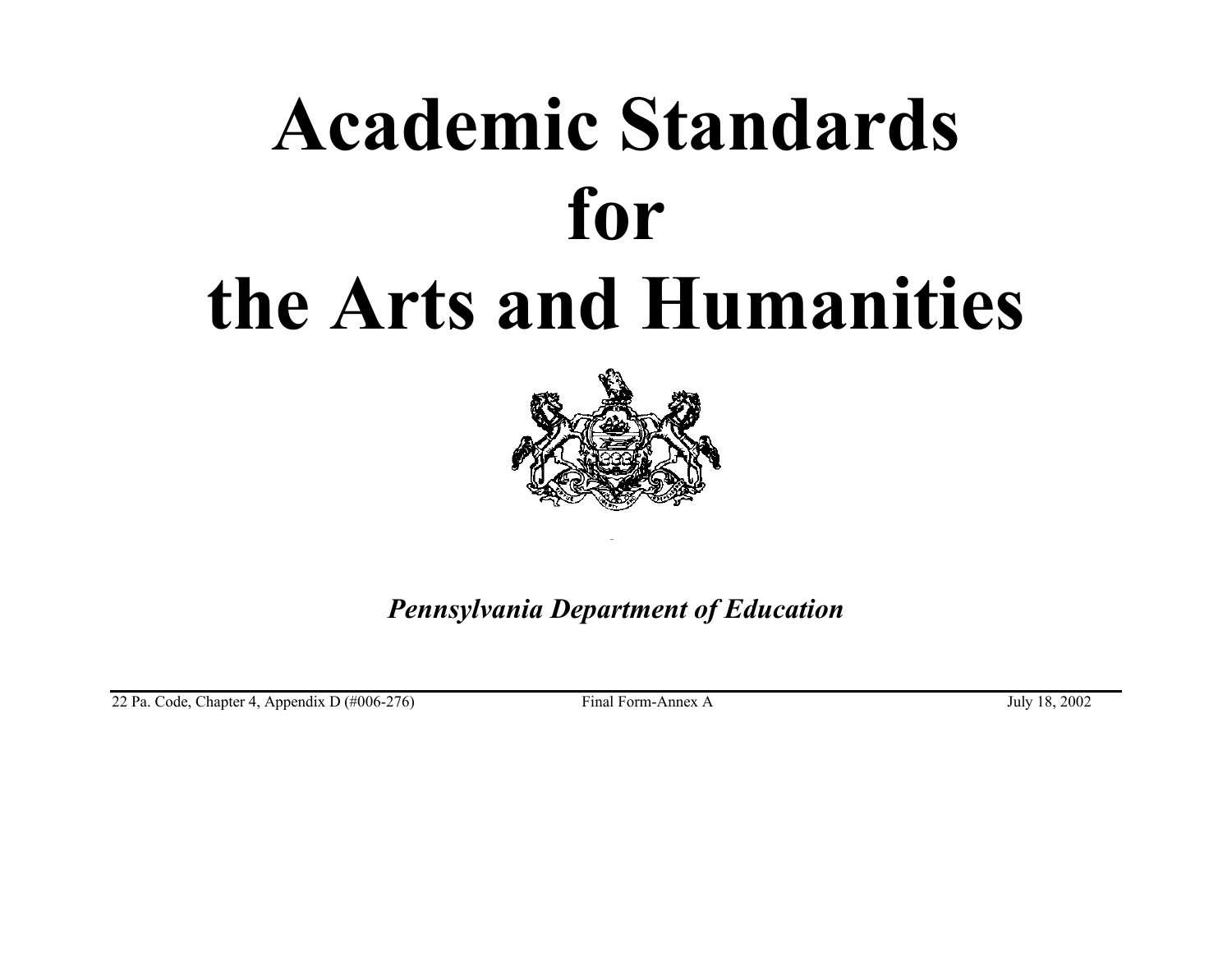#### **XXV. TABLE OF CONTENTS**

**9.1.** 

#### **Introduction………………………………………….……. XXVI.** *THE ACADEMIC STANDARDS*

#### **Production, Performance and Exhibition of Dance,**

- **Music, Theatre and Visual Arts…………..………………** 
	- *A. Elements and Principles in each Art Form*
	- *B. Demonstration of Dance, Music, Theatre and Visual Arts*
	- *C. Vocabulary Within each Art Form*
	- *D. Styles in Production, Performance and Exhibition*
	- *E. Themes in Art Forms*
	- *F. Historical and Cultural Production, Performance and Exhibition*
	- *G. Function and Analysis of Rehearsals and Practice Sessions*
	- *H. Safety Issues in the Arts*
	- *I. Community Performances and Exhibitions*
	- *J. Technologies in the Arts*
	- *K. Technologies in the Humanities*

#### **Historical and Cultural Contexts..……………………….. 9.2.**

- *A. Context of Works in the Arts*
- *B. Chronology of Works in the Arts*
- *C. Styles and Genre in the Arts*
- *D. Historical and Cultural Perspectives*
- *E. Historical and Cultural Impact on Works in the Arts*

|                         | F. Vocabulary for Historical and Cultural Context |      |
|-------------------------|---------------------------------------------------|------|
|                         | G. Geographic regions in the arts                 |      |
| H. Pennsylvania artists |                                                   |      |
| Ι.                      | Philosophical context of works in the arts        |      |
| $J_{\cdot}$             | Historical differences of works in the arts       |      |
|                         | K. Traditions within works in the arts            |      |
|                         | L. Common themes in works in the Arts             |      |
|                         |                                                   | 9.3. |
| A. Critical Processes   |                                                   |      |
| B. Criteria             |                                                   |      |
| C. Classifications      |                                                   |      |
|                         | D. Vocabulary for Criticism                       |      |
| E. Types of Analysis    |                                                   |      |
| F. Comparisons          |                                                   |      |
| G. Critics in the Arts  |                                                   |      |
|                         |                                                   |      |
|                         | A. Philosophical Studies                          | 9.4. |
|                         | <b>B.</b> Aesthetic Interpretation                |      |
|                         | C. Environmental Influences                       |      |
| D. Artistic Choices     |                                                   |      |
|                         |                                                   |      |

|  | XXVII. |
|--|--------|
|--|--------|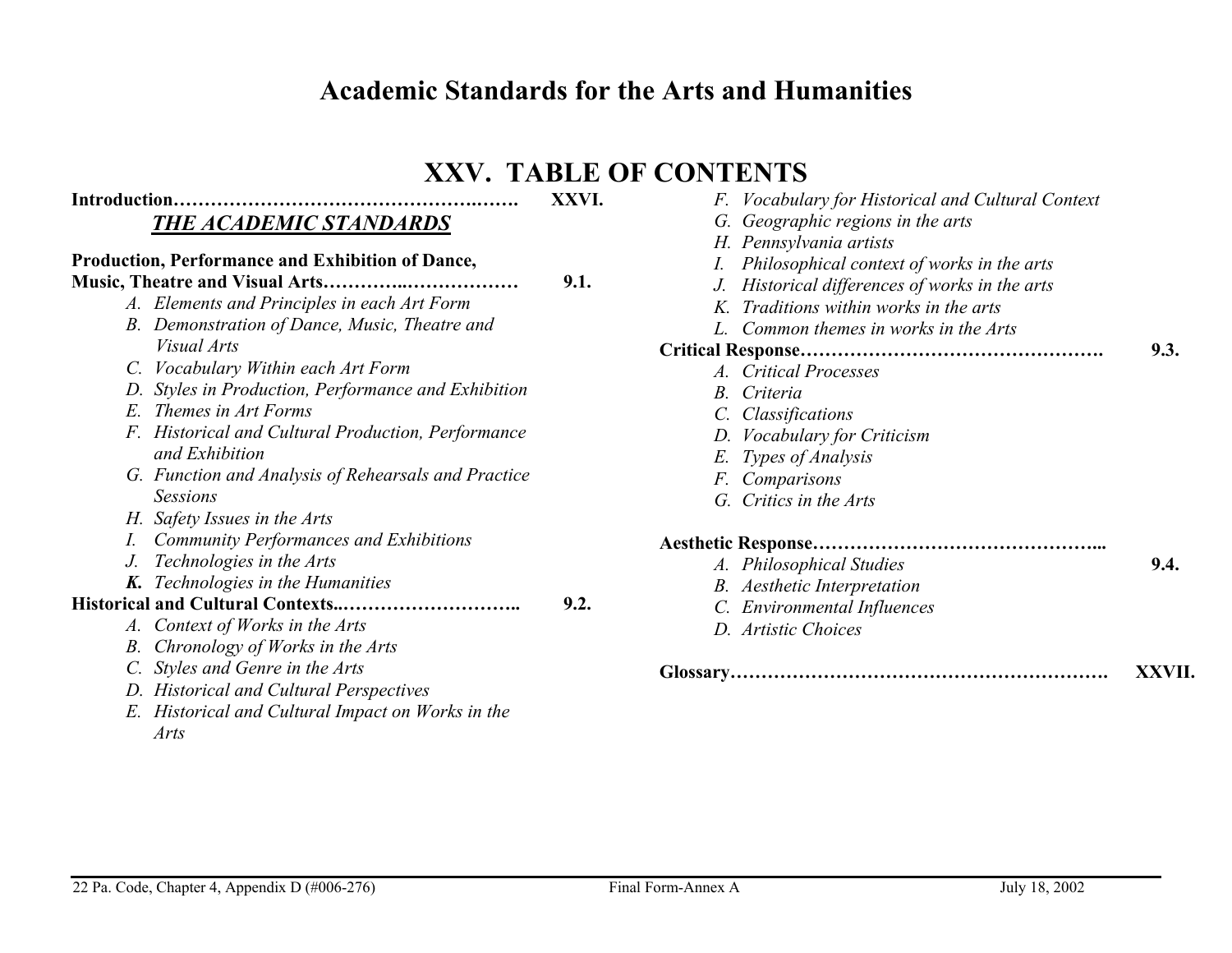### **XXVI. INTRODUCTION**

The Academic Standards for the Arts and Humanities describe what students should know and be able to do at the end of grades 3, 5, 8 and 12 in the visual and performing arts and the understanding about humanities context within the arts. The arts include dance, music, theatre and visual arts. The arts and the humanities are interconnected through the inclusion of history, criticism and aesthetics. In addition, the humanities include literature and language, philosophy, social studies and world languages. The areas encompassed in the humanities such as jurisprudence, comparative religions and ethics are included among other standards documents. The interconnected arts and humanities areas are divided into these standards categories:

- ◊ 9.1. Production, Performance and Exhibition of Dance, Music, Theatre and Visual Arts
- ◊ 9.2. Historical and Cultural Contexts
- ◊ 9.3. Critical Response
- ◊ 9.4. Aesthetic Response

The Academic Standards for the Arts and Humanities define the content for planned instruction that will result in measurable gains for all students in knowledge and skills and provide a basis of learning for continued study in the arts. The unifying themes of production, history, criticism and aesthetics are common to each area of study within the Academic Standards in the Arts and Humanities.

- Dance Education is a kinesthetic art form that satisfies the human need to respond to life experiences through movement of the physical being.
- Music Education is an aural art form that satisfies the human need to respond to life experiences through singing, listening and/or playing an instrument.
- Theatre Education is an interdisciplinary art form that satisfies the human need to express thoughts and feelings through written text, dramatic interpretation and multimedia production.
- Visual Arts Education is a spatial art form that satisfies the human need to respond to life experiences through images, structures and tactile works.
- Humanities Education is the understanding and integration of human thought and accomplishment.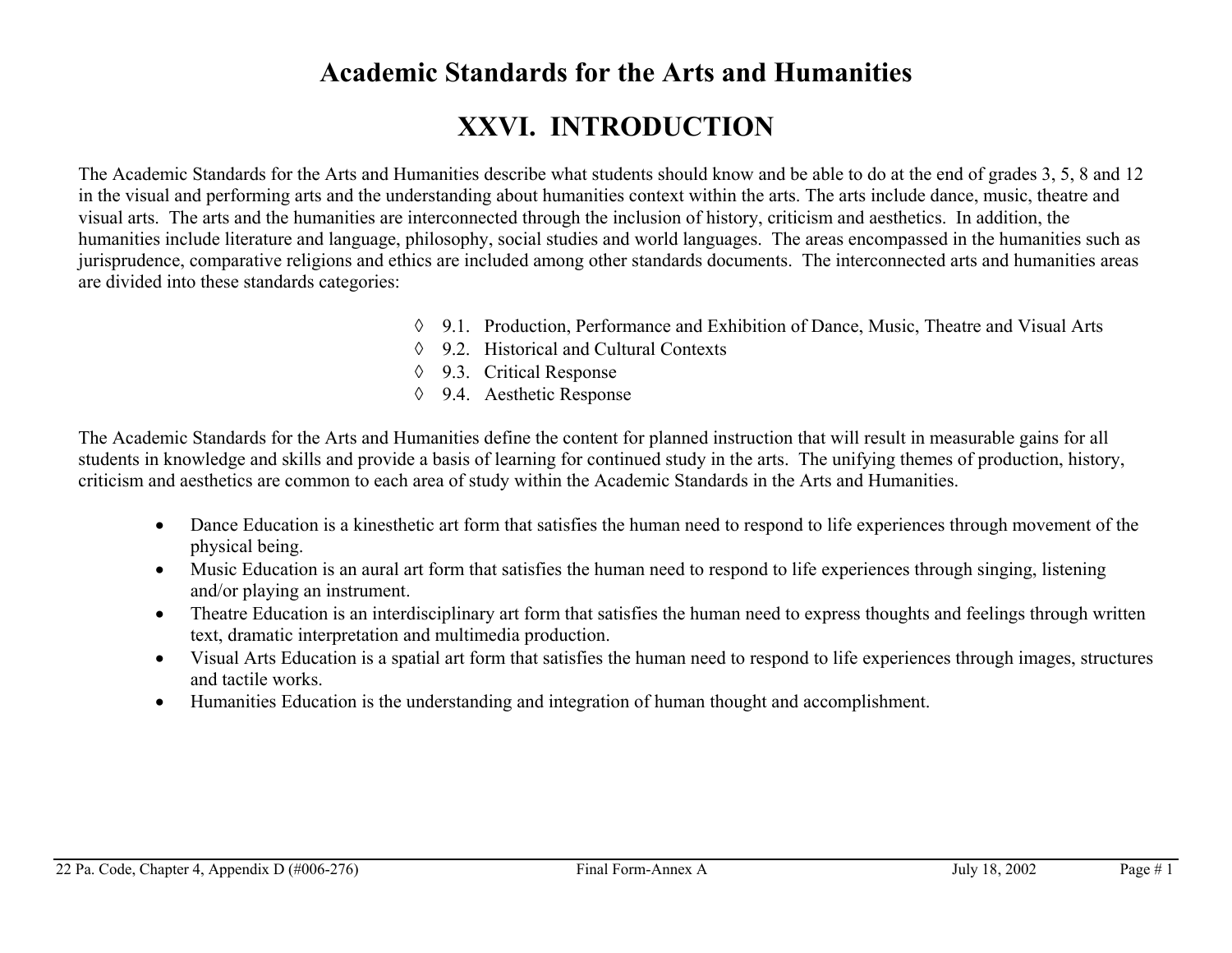Knowledge of the Academic Standards for the Arts and Humanities incorporates carefully developed and integrated components:

- Application of problem solving skills
- Extensive practice in the comprehension of basic symbol systems and abstract concepts
- Application of technical skills in practical production and performance
- Comprehension and application of the creative process
- Development and practice of creative thinking skills
- Development of verbal and nonverbal communication skills

These standards provide the targets essential for success in student learning in arts and humanities. They describe the expectations for students' achievement and performance throughout their education in Pennsylvania schools. Utilizing these standards, school entities can develop a local school curriculum that will meet their students' needs.

The arts represent society's capacity to integrate human experience with individual creativity. Comprehensive study of the arts provides an opportunity for all students to observe, reflect and participate both in the arts of their culture and the cultures of others. Sequential study in the arts and humanities provides the knowledge and the analytical skills necessary to evaluate and critique a media-saturated culture. An arts education contributes to the development of productive citizens who have gained creative and technological knowledge necessary for employment in the 21st Century.

A glossary is included to assist the reader in understanding terminology contained in the standards.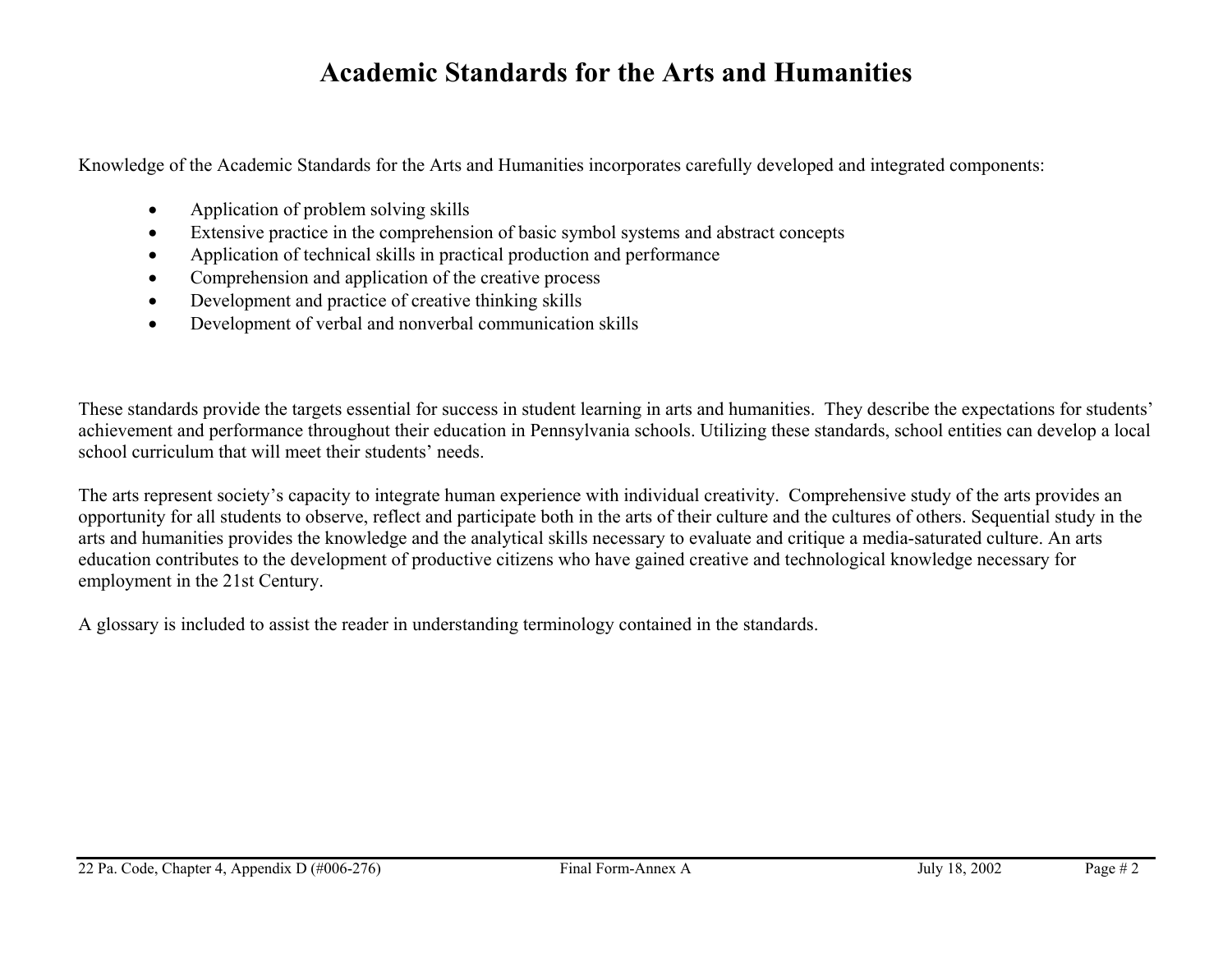| 9.1. Production, Performance and Exhibition of Dance, Music, Theatre and Visual Arts                                                                                                                                                                                                                                                                                                                                                                                                                                                                                                                                                                                                                                                                                                           |                                                                          |                                                                                                                                                                           |                                                                  |  |
|------------------------------------------------------------------------------------------------------------------------------------------------------------------------------------------------------------------------------------------------------------------------------------------------------------------------------------------------------------------------------------------------------------------------------------------------------------------------------------------------------------------------------------------------------------------------------------------------------------------------------------------------------------------------------------------------------------------------------------------------------------------------------------------------|--------------------------------------------------------------------------|---------------------------------------------------------------------------------------------------------------------------------------------------------------------------|------------------------------------------------------------------|--|
| 9.1.3. GRADE 3                                                                                                                                                                                                                                                                                                                                                                                                                                                                                                                                                                                                                                                                                                                                                                                 | 9.1.5. GRADE 5                                                           | 9.1.8. <b>GRADE 8</b>                                                                                                                                                     | 9.1.12. GRADE 12                                                 |  |
|                                                                                                                                                                                                                                                                                                                                                                                                                                                                                                                                                                                                                                                                                                                                                                                                |                                                                          | Pennsylvania's public schools shall teach, challenge and support every student to realize his or her maximum potential and to acquire the knowledge and skills needed to: |                                                                  |  |
| A. Know and use the elements and principles of each art form to create works in the arts and humanities.<br>Elements<br>$\bullet$<br>Dance: • energy/force • space • time<br>Music: • duration • intensity • pitch • timbre<br>Theatre: • scenario • script/text • set design<br>➤<br>Visual Arts: • color • form/shape • line • space • texture • value<br>➤<br>Principles<br>Dance: • choreography • form • genre • improvisation • style • technique<br>➤<br>Music: • composition • form • genre • harmony • rhythm • texture<br>Theatre: • balance • collaboration • discipline • emphasis • focus • intention • movement • rhythm • style • voice<br>➤<br>Visual Arts: • balance • contrast • emphasis/focal point • movement/rhythm • proportion/scale • repetition • unity/harmony<br>➤ |                                                                          |                                                                                                                                                                           |                                                                  |  |
| B. Recognize, know, use and demonstrate a variety of appropriate arts elements and principles to produce, review and revise original works in the arts.<br>Dance: • move • perform • read and notate dance • create and choreograph • improvise<br>$\bullet$<br>Music: • sing • play an instrument • read and notate music • compose and arrange • improvise<br>٠<br>Theatre: • stage productions • read and write scripts • improvise • interpret a role • design sets • direct<br>Visual Arts: • paint • draw • craft • sculpt • print • design for environment, communication, multi-media                                                                                                                                                                                                  |                                                                          |                                                                                                                                                                           |                                                                  |  |
| C. Recognize and use fundamental<br>vocabulary within each of the arts<br>forms.                                                                                                                                                                                                                                                                                                                                                                                                                                                                                                                                                                                                                                                                                                               | C. Know and use fundamental vocabulary<br>within each of the arts forms. | $C_{\cdot}$<br>Identify and use comprehensive<br>vocabulary within each of the arts<br>forms.                                                                             | C. Integrate and apply advanced<br>vocabulary to the arts forms. |  |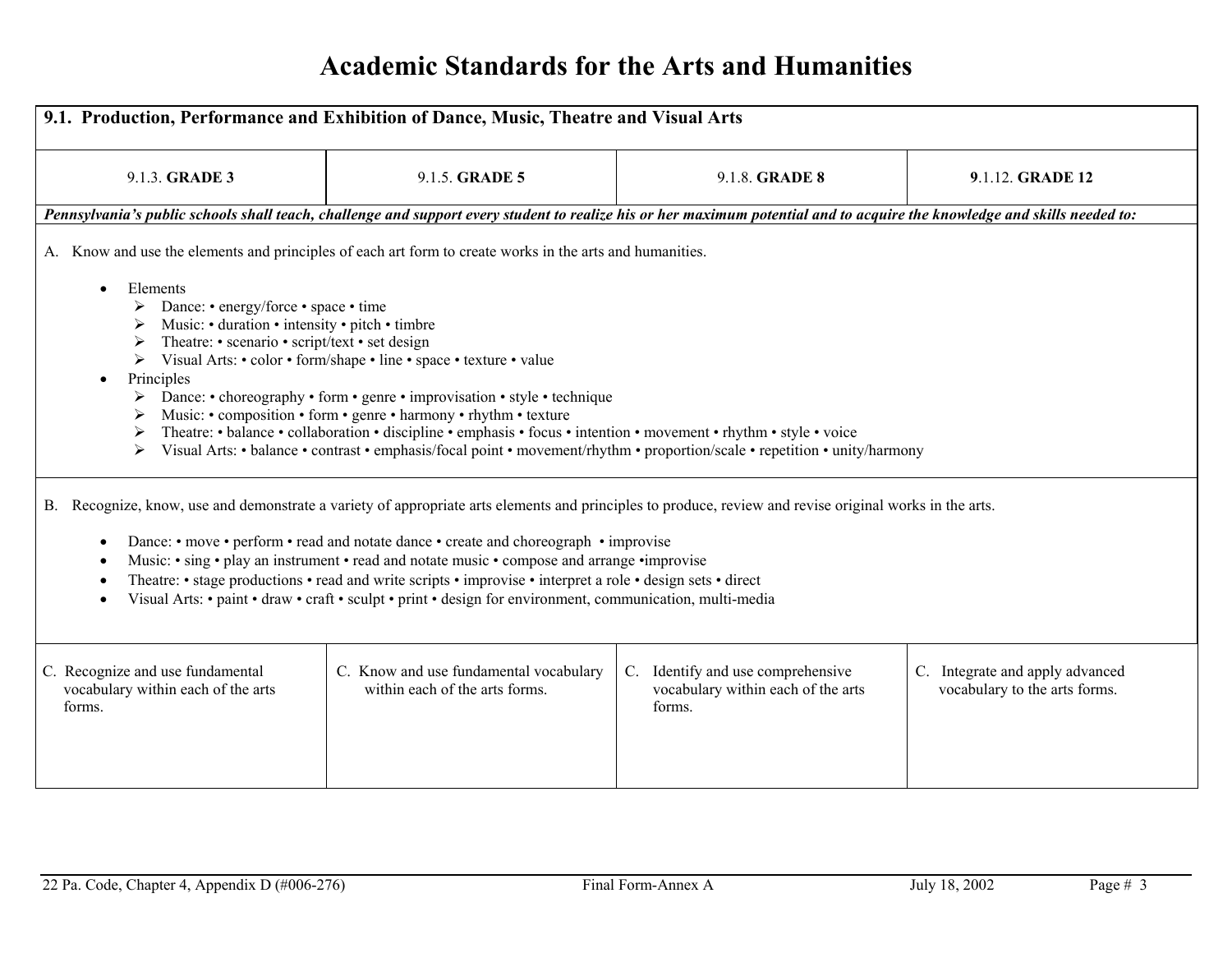|    | D. Use knowledge of varied styles within<br>each art form through a performance<br>or exhibition of unique work.                                                                                                                                                                                                                                                                                                                                                                    | D. Describe and use knowledge of a<br>specific style within each art form<br>through a performance or exhibition<br>of a unique work.                                                                                                                                                                                                                                                                                                                                                                  |    | D. Demonstrate knowledge of at least two<br>styles within each art form through<br>performance or exhibition of unique<br>works.                                                                                                                                                                                                                                                                                                                                                                                     |    | D. Demonstrate specific styles in<br>combination through the production<br>or performance of a unique work of<br>art (e.g., a dance composition that<br>combines jazz dance and African<br>dance).                                                                                                                                                                                                                                                                                                                                                                                                         |
|----|-------------------------------------------------------------------------------------------------------------------------------------------------------------------------------------------------------------------------------------------------------------------------------------------------------------------------------------------------------------------------------------------------------------------------------------------------------------------------------------|--------------------------------------------------------------------------------------------------------------------------------------------------------------------------------------------------------------------------------------------------------------------------------------------------------------------------------------------------------------------------------------------------------------------------------------------------------------------------------------------------------|----|----------------------------------------------------------------------------------------------------------------------------------------------------------------------------------------------------------------------------------------------------------------------------------------------------------------------------------------------------------------------------------------------------------------------------------------------------------------------------------------------------------------------|----|------------------------------------------------------------------------------------------------------------------------------------------------------------------------------------------------------------------------------------------------------------------------------------------------------------------------------------------------------------------------------------------------------------------------------------------------------------------------------------------------------------------------------------------------------------------------------------------------------------|
| Е. | Demonstrate the ability to define<br>objects, express emotions, illustrate an<br>action or relate an experience through<br>creation of works in the arts.                                                                                                                                                                                                                                                                                                                           | E. Know and demonstrate how arts can<br>communicate experiences, stories or<br>emotions through the production of<br>works in the arts.                                                                                                                                                                                                                                                                                                                                                                | Е. | Communicate a unifying theme or<br>point of view through the production<br>of works in the arts.                                                                                                                                                                                                                                                                                                                                                                                                                     | Е. | Delineate a unifying theme through<br>the production of a work of art that<br>reflects skills in media processes and<br>techniques.                                                                                                                                                                                                                                                                                                                                                                                                                                                                        |
| F. | Identify works of others through a<br>performance or exhibition<br>(e.g., exhibition of student paintings)<br>based on the study of Picasso).                                                                                                                                                                                                                                                                                                                                       | F. Describe works of others through<br>performance or exhibition in two art<br>forms.                                                                                                                                                                                                                                                                                                                                                                                                                  | F. | Explain works of others within each<br>art form through performance or<br>exhibition.                                                                                                                                                                                                                                                                                                                                                                                                                                | F. | Analyze works of arts influenced by<br>experiences or historical and cultural<br>events through production,<br>performance or exhibition.                                                                                                                                                                                                                                                                                                                                                                                                                                                                  |
|    | G. Recognize the function of rehearsals<br>and practice sessions.                                                                                                                                                                                                                                                                                                                                                                                                                   | G. Identify the function and benefits of<br>rehearsal and practice sessions.                                                                                                                                                                                                                                                                                                                                                                                                                           |    | G. Explain the function and benefits of<br>rehearsal and practice sessions.                                                                                                                                                                                                                                                                                                                                                                                                                                          | G. | Analyze the effect of rehearsal and<br>practice sessions.                                                                                                                                                                                                                                                                                                                                                                                                                                                                                                                                                  |
|    | H. Handle materials, equipment and tools<br>safely at work and performance<br>spaces.<br>Identify materials used.<br>Identify issues of cleanliness<br>related to the arts.<br>Recognize some<br>$\bullet$<br>mechanical/electrical equipment.<br>Recognize differences in selected<br>$\bullet$<br>physical space/environments.<br>Recognize the need to select safe<br>$\bullet$<br>props/stage equipment.<br>Identify methods for storing<br>$\bullet$<br>materials in the arts. | H. Use and maintain materials, equipment<br>and tools safely at work and<br>performance spaces.<br>Describe some materials used.<br>Describe issues of cleanliness<br>related to the arts.<br>Describe types of<br>$\bullet$<br>mechanical/electrical equipment<br>usage.<br>Know how to work in selected<br>$\bullet$<br>physical space/environments.<br>Identify the qualities of safe<br>$\bullet$<br>props/stage equipment.<br>Describe methods for storing<br>$\bullet$<br>materials in the arts. |    | H. Demonstrate and maintain materials,<br>equipment and tools safely at work<br>and performance spaces.<br>Analyze the use of materials.<br>Explain issues of cleanliness<br>related to the arts.<br>Explain the use of<br>$\bullet$<br>mechanical/electrical equipment.<br>Demonstrate how to work in<br>$\bullet$<br>selected physical<br>space/environment.<br>Demonstrate the selection of safe<br>$\bullet$<br>props/stage equipment.<br>Demonstrate methods for storing<br>$\bullet$<br>materials in the arts. | Н. | Incorporate the effective and safe use<br>of materials, equipment and tools into<br>the production of works in the arts at<br>work and performance spaces.<br>Evaluate the use and applications<br>of materials.<br>Evaluate issues of cleanliness<br>related to the arts.<br>Evaluate the use and applications<br>of mechanical/electrical<br>equipment.<br>Evaluate differences among<br>$\bullet$<br>selected physical<br>space/environment.<br>Evaluate the use and applications<br>of safe props/stage equipment.<br>Evaluate the use and apply safe<br>methods for storing materials in<br>the arts. |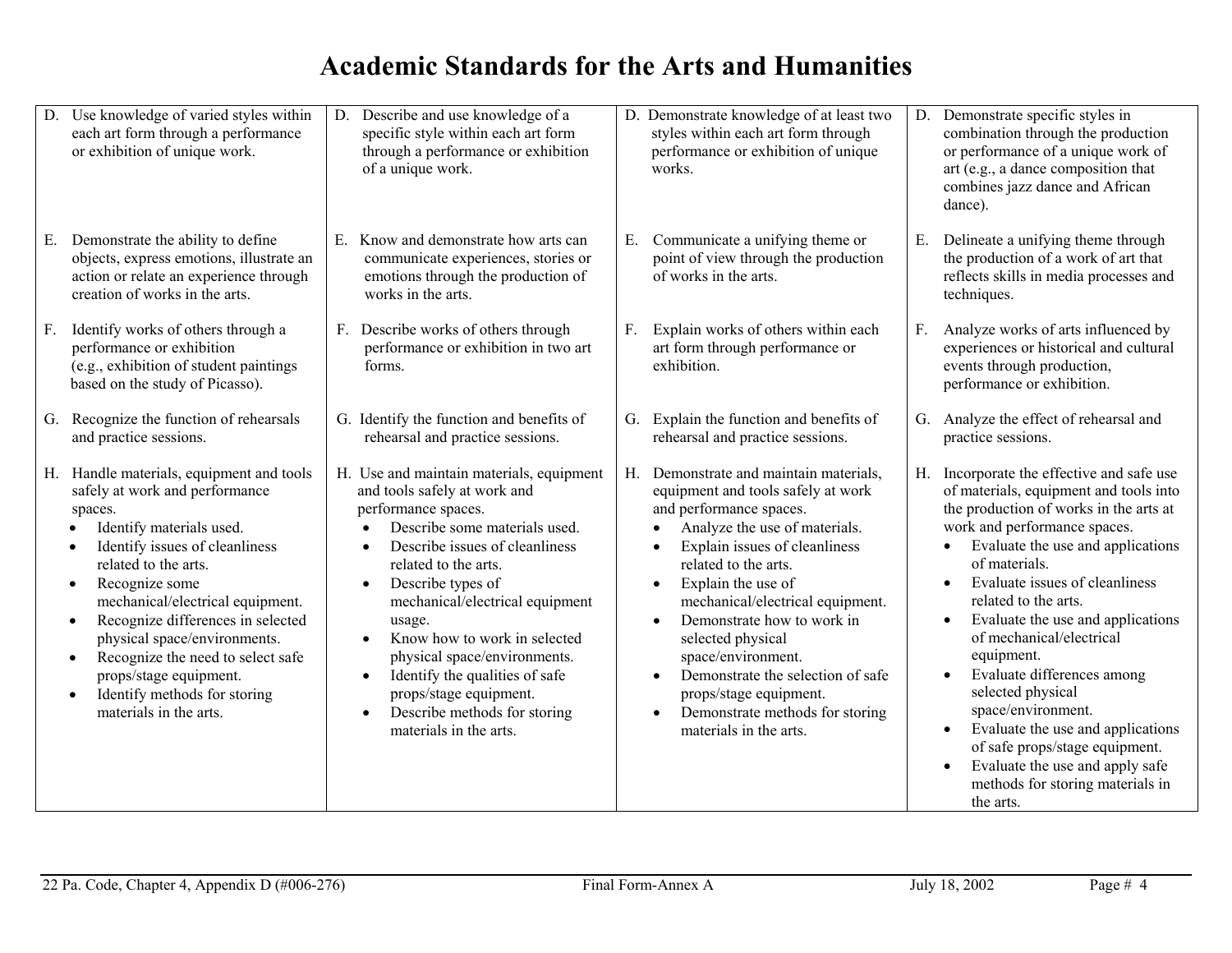| Identify arts events that take place in<br>schools and in communities.                                                                                                                                                                                                                                                                                                                                                                                                                      | I. | Describe arts events that take place in<br>schools and in communities.                                                                                                                                                                                                                                                                                                                                                                                                                                                                                                                         | I. | Know where arts events,<br>performances and exhibitions occur<br>and how to gain admission.                                                                                                                                                                                                                                                                                                                                                                                                                                                                                                 | Distinguish among a variety of<br>regional arts events and resources and<br>analyze methods of selection and<br>admission.                                                                                                                                                                                                                                                                                                                                                                                                                                                                              |
|---------------------------------------------------------------------------------------------------------------------------------------------------------------------------------------------------------------------------------------------------------------------------------------------------------------------------------------------------------------------------------------------------------------------------------------------------------------------------------------------|----|------------------------------------------------------------------------------------------------------------------------------------------------------------------------------------------------------------------------------------------------------------------------------------------------------------------------------------------------------------------------------------------------------------------------------------------------------------------------------------------------------------------------------------------------------------------------------------------------|----|---------------------------------------------------------------------------------------------------------------------------------------------------------------------------------------------------------------------------------------------------------------------------------------------------------------------------------------------------------------------------------------------------------------------------------------------------------------------------------------------------------------------------------------------------------------------------------------------|---------------------------------------------------------------------------------------------------------------------------------------------------------------------------------------------------------------------------------------------------------------------------------------------------------------------------------------------------------------------------------------------------------------------------------------------------------------------------------------------------------------------------------------------------------------------------------------------------------|
| Know and use traditional and<br>contemporary technologies for<br>producing, performing and exhibiting<br>works in the arts or the works of<br>others.<br>Know and use traditional<br>technologies (e.g., charcoal,<br>pigments, clay, needle/thread, quill<br>pens, stencils, tools for wood<br>carving, looms, stage equipment).<br>Know and use contemporary<br>technologies (e.g., CDs/software,<br>audio/sound equipment, polymers,<br>clays, board-mixers, photographs,<br>recorders). | J. | Apply traditional and contemporary<br>technologies for producing, performing<br>and exhibiting works in the arts or the<br>works of others.<br>• Experiment with traditional<br>technologies (e.g., ceramic/wooden<br>tools, earthen clays, masks,<br>instruments, folk shoes, etching<br>tools, folk looms).<br>• Experiment with contemporary<br>technologies (e.g., color fills on<br>computers, texture methods on<br>computers, fonts/point systems,<br>animation techniques, video<br>teleconferencing, multimedia<br>techniques, internet access, library<br>computer card catalogues). | J. | Incorporate specific uses of<br>traditional and contemporary<br>technologies within the design for<br>producing, performing and exhibiting<br>works in the arts or the works of<br>others.<br>Explain and demonstrate<br>traditional technologies<br>(e.g., paint, tools, sponges,<br>weaving designs, instruments,<br>natural pigments/glazes).<br>Explain and demonstrate<br>contemporary technologies<br>(e.g., MIDI keyboards, Internet<br>design, computers, interactive<br>technologies, audio/sound<br>equipment, board-mixer, video<br>equipment, computerized<br>lighting design). | Analyze and evaluate the use of<br>traditional and contemporary<br>technologies for producing,<br>performing and exhibiting works in<br>the arts or the works of others.<br>Analyze traditional technologies<br>(e.g., acid printing, etching<br>methods, musical instruments,<br>costume materials, eight track<br>recording, super 8 movies).<br>• Analyze contemporary<br>technologies (e.g., virtual reality<br>design, instrument enhancements,<br>photographic tools, broadcast<br>equipment, film cameras,<br>preservation tools, web graphics,<br>computer generated marching band<br>designs). |
| K. Know and use traditional and<br>contemporary technologies for<br>furthering knowledge and<br>understanding in the humanities.                                                                                                                                                                                                                                                                                                                                                            |    | K. Apply traditional and contemporary<br>technology in furthering knowledge<br>and understanding in the humanities.                                                                                                                                                                                                                                                                                                                                                                                                                                                                            | K. | Incorporate specific uses of<br>traditional and contemporary<br>technologies in furthering<br>knowledge and understanding in the<br>humanities.                                                                                                                                                                                                                                                                                                                                                                                                                                             | K. Analyze and evaluate the use of<br>traditional and contemporary<br>technologies in furthering knowledge<br>and understanding in the humanities.                                                                                                                                                                                                                                                                                                                                                                                                                                                      |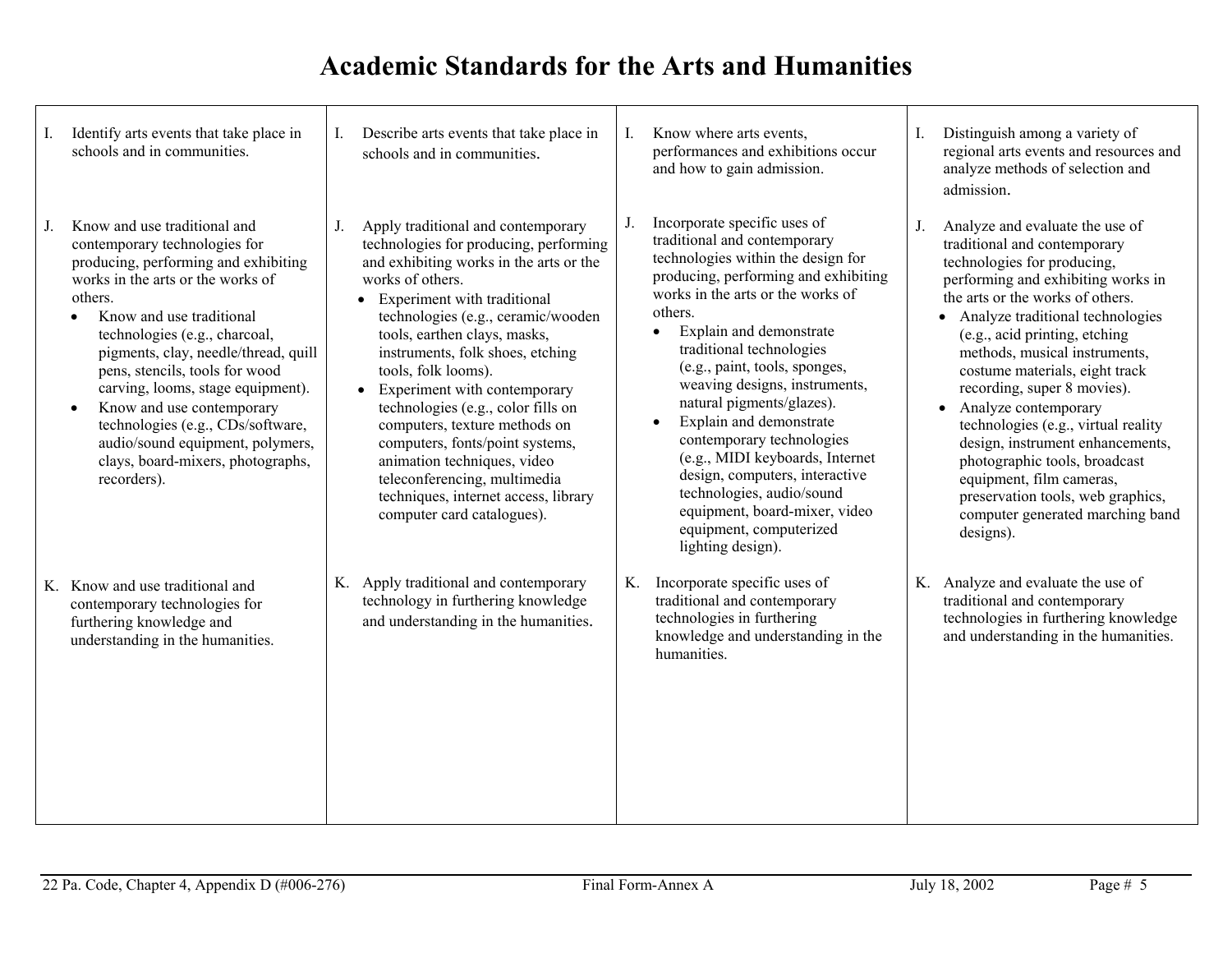| 9.2. Historical and Cultural Contexts                                                                                                            |                                                                                                                                                                                                                                                                                                                                                                           |                |                  |  |  |
|--------------------------------------------------------------------------------------------------------------------------------------------------|---------------------------------------------------------------------------------------------------------------------------------------------------------------------------------------------------------------------------------------------------------------------------------------------------------------------------------------------------------------------------|----------------|------------------|--|--|
| 9.2.3. GRADE 3                                                                                                                                   | 9.2.5. GRADE 5                                                                                                                                                                                                                                                                                                                                                            | 9.2.8. GRADE 8 | 9.2.12. GRADE 12 |  |  |
| language standards.                                                                                                                              | Pennsylvania's public schools shall teach, challenge and support every student to realize his or her maximum potential and to acquire the knowledge and skills needed to identify,<br>compare, contrast and analyze works in the arts in their historical and cultural context appropriate for each grade level in concert with districts' social studies, literature and |                |                  |  |  |
| A. Explain the historical, cultural and social context of an individual work in the arts.                                                        |                                                                                                                                                                                                                                                                                                                                                                           |                |                  |  |  |
| <b>B.</b>                                                                                                                                        | Relate works in the arts chronologically to historical events (e.g., 10,000 B.C. to present).                                                                                                                                                                                                                                                                             |                |                  |  |  |
| $C_{\cdot}$<br>Contemporary, Futuristic, others).                                                                                                | Relate works in the arts to varying styles and genre and to the periods in which they were created (e.g., Bronze Age, Ming Dynasty, Renaissance, Classical, Modern, Post-Modern,                                                                                                                                                                                          |                |                  |  |  |
| Analyze a work of art from its historical and cultural perspective.<br>D.                                                                        |                                                                                                                                                                                                                                                                                                                                                                           |                |                  |  |  |
| Е.                                                                                                                                               | Analyze how historical events and culture impact forms, techniques and purposes of works in the arts (e.g., Gilbert and Sullivan operettas)                                                                                                                                                                                                                               |                |                  |  |  |
| F.                                                                                                                                               | Know and apply appropriate vocabulary used between social studies and the arts and humanities.                                                                                                                                                                                                                                                                            |                |                  |  |  |
| G. Relate works in the arts to geographic regions:<br>Africa<br>Asia<br>Australia<br>Central America<br>Europe<br>North America<br>South America |                                                                                                                                                                                                                                                                                                                                                                           |                |                  |  |  |
|                                                                                                                                                  | H. Identify, describe and analyze the work of Pennsylvania Artists in dance, music, theatre and visual arts.                                                                                                                                                                                                                                                              |                |                  |  |  |
| I.<br>musical theatre).                                                                                                                          | Identify, explain and analyze philosophical beliefs as they relate to works in the arts (e.g., classical architecture, rock music, Native American dance, contemporary American                                                                                                                                                                                           |                |                  |  |  |
|                                                                                                                                                  |                                                                                                                                                                                                                                                                                                                                                                           |                |                  |  |  |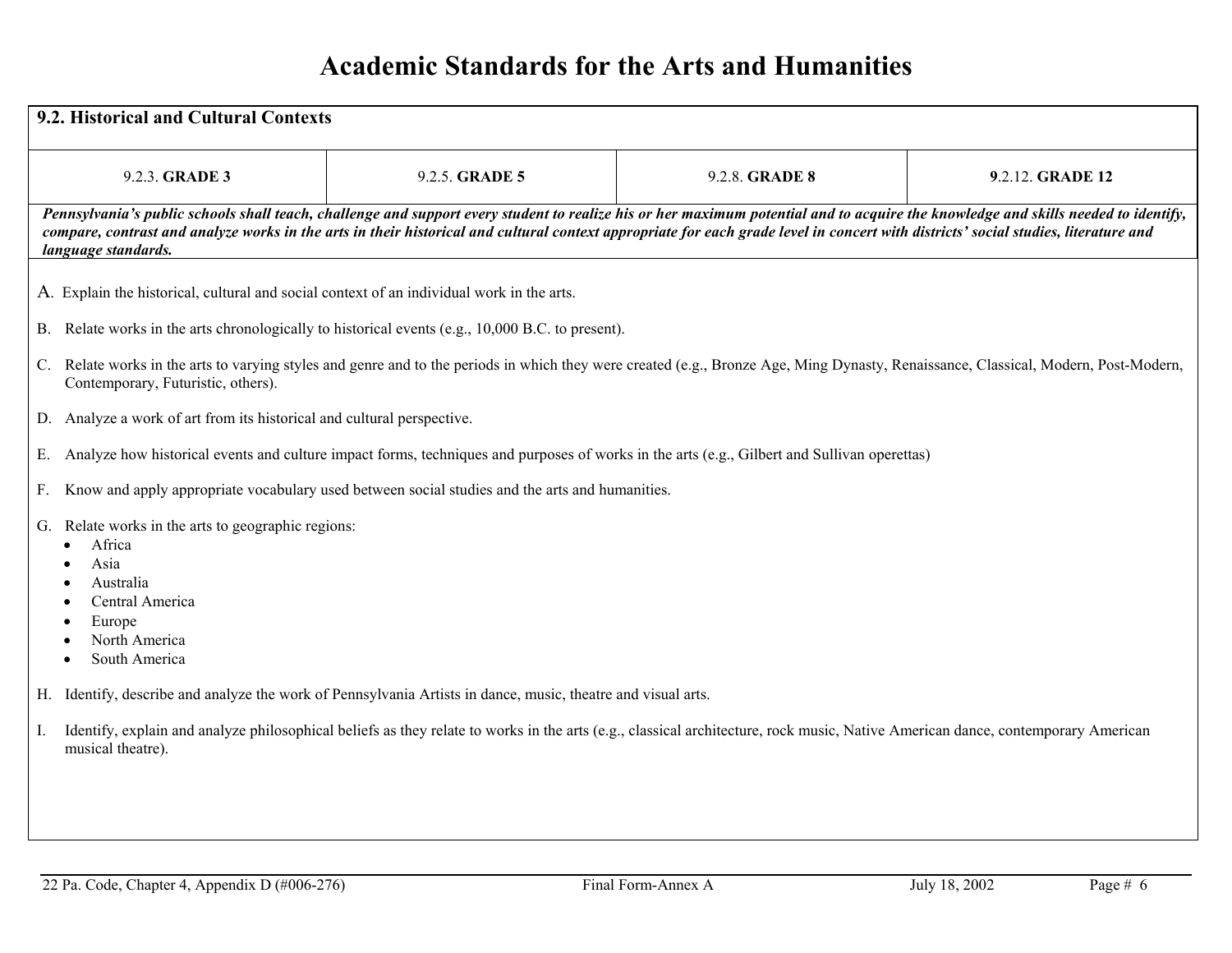J. Identify, explain and analyze historical and cultural differences as they relate to works in the arts (e.g., PLAYS BY Shakespeare, works by Michelangelo, ethnic dance and music).

K. Identify, explain and analyze traditions as they relate to works in the arts (e.g., story telling – plays, oral histories- poetry, work songs- blue grass).

L. Identify, explain and analyze common themes, forms and techniques from works in the arts (e.g., Copland and Graham's *Appalachian Spring* and Millet's *The Gleaners*).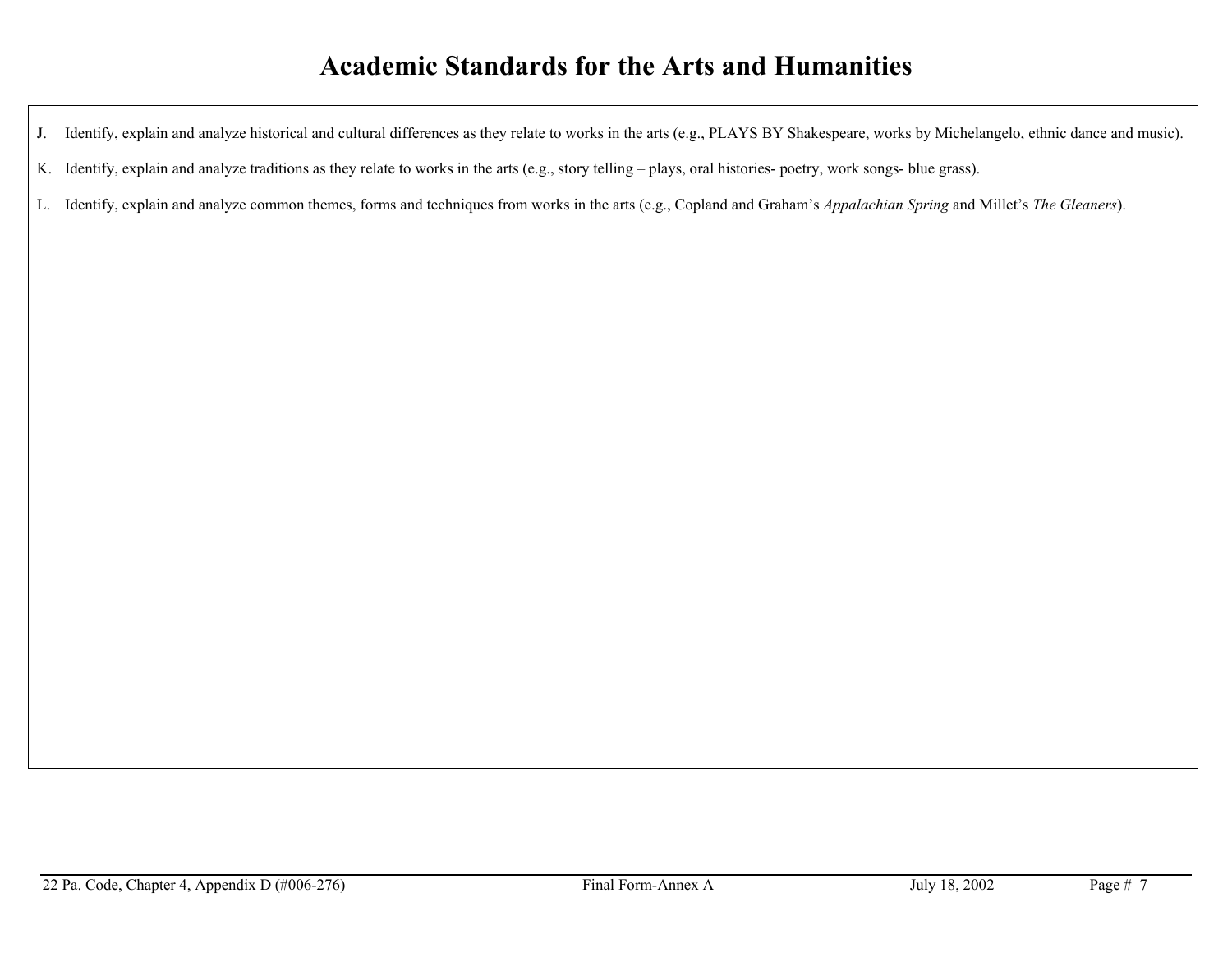| 9.3. Critical Response                                                                                                                                                                                                                                     |                                                                                                                                                                                                                     |                                                                                                                                                                                                                                     |                                                                                                                                                                                                                                                                               |
|------------------------------------------------------------------------------------------------------------------------------------------------------------------------------------------------------------------------------------------------------------|---------------------------------------------------------------------------------------------------------------------------------------------------------------------------------------------------------------------|-------------------------------------------------------------------------------------------------------------------------------------------------------------------------------------------------------------------------------------|-------------------------------------------------------------------------------------------------------------------------------------------------------------------------------------------------------------------------------------------------------------------------------|
| 9.3.3. GRADE 3                                                                                                                                                                                                                                             | 9.3.5. GRADE 5                                                                                                                                                                                                      | 9.3.8. <b>GRADE 8</b>                                                                                                                                                                                                               | 9.3.12. GRADE 12                                                                                                                                                                                                                                                              |
|                                                                                                                                                                                                                                                            | Pennsylvania's public schools shall teach, challenge and support every student to realize his or her maximum potential and to acquire the knowledge and skills needed to:                                           |                                                                                                                                                                                                                                     |                                                                                                                                                                                                                                                                               |
| A. Recognize critical processes used in<br>the examination of works in the arts<br>and humanities.<br>Compare and contrast<br>Analyze<br>$\bullet$<br>Interpret<br>$\bullet$<br>• Form and test hypotheses<br>• Evaluate/form judgments                    | Identify critical processes in the<br>A.<br>examination of works in the arts and<br>humanities.<br>Compare and contrast<br>Analyze<br>Interpret<br>Form and test hypotheses<br>$\bullet$<br>Evaluate/form judgments | A. Know and use the critical process of<br>the examination of works in the arts<br>and humanities.<br>Compare and contrast<br>Analyze<br>$\bullet$<br>Interpret<br>$\bullet$<br>Form and test hypotheses<br>Evaluate/form judgments | A. Explain and apply the critical<br>examination processes of works in<br>the arts and humanities.<br>Compare and contrast<br>Analyze<br>$\bullet$<br>Interpret<br>$\bullet$<br>Form and test hypotheses<br>Evaluate/form judgments                                           |
| Know that works in the arts can be.<br>B.<br>described by using the arts elements,<br>principles and concepts (e.g., use of<br>color, shape and pattern in Mondrian's<br>Broadway Boogie-Woogie; use of<br>dynamics, tempo, texture in Ravel's<br>Bolero). | Describe works in the arts comparing<br>$\mathbf{B}$ .<br>similar and contrasting characteristics<br>(e.g., staccato in Grieg's In the Hall of<br>the Mountain King and in tap dance).                              | Analyze and interpret specific<br>$B_{\cdot}$<br>characteristics of works in the arts<br>within each art form (e.g., pentatonic<br>scales in Korean and Indonesian<br>music).                                                       | Determine and apply criteria to a<br>В.<br>person's work and works of others in<br>the arts (e.g., use visual scanning<br>techniques to critique the student's<br>own use of sculptural space in<br>comparison to Julio Gonzales' use of<br>space in Woman Combing Her Hair). |
| Know classification skills with<br>C.<br>materials and processes used to create<br>works in the arts (e.g., sorting and<br>matching textiles, musical chants,<br>television comedies).                                                                     | Classify works in the arts by forms in<br>$C_{\cdot}$<br>which they are found (e.g., farce,<br>architecture, graphic design).                                                                                       | Identify and classify styles, forms,<br>C.<br>types and genre within art forms<br>(e.g., modern dance and the ethnic<br>dance, a ballad and a patriotic song).                                                                      | Apply systems of classification for<br>C.<br>interpreting works in the arts and<br>forming a critical response.                                                                                                                                                               |
| Explain meanings in the arts and<br>D.<br>humanities through individual works<br>and the works of others using a<br>fundamental vocabulary of critical<br>response.                                                                                        | Compare similar and contrasting<br>D.<br>important aspects of works in the arts<br>and humanities based on a set of<br>guidelines using a comprehensive<br>vocabulary of critical response.                         | Evaluate works in the arts and<br>D.<br>humanities using a complex vocabulary<br>of critical response.                                                                                                                              | Analyze and interpret works in the<br>D.<br>arts and humanities from different<br>societies using culturally specific<br>vocabulary of critical response.                                                                                                                     |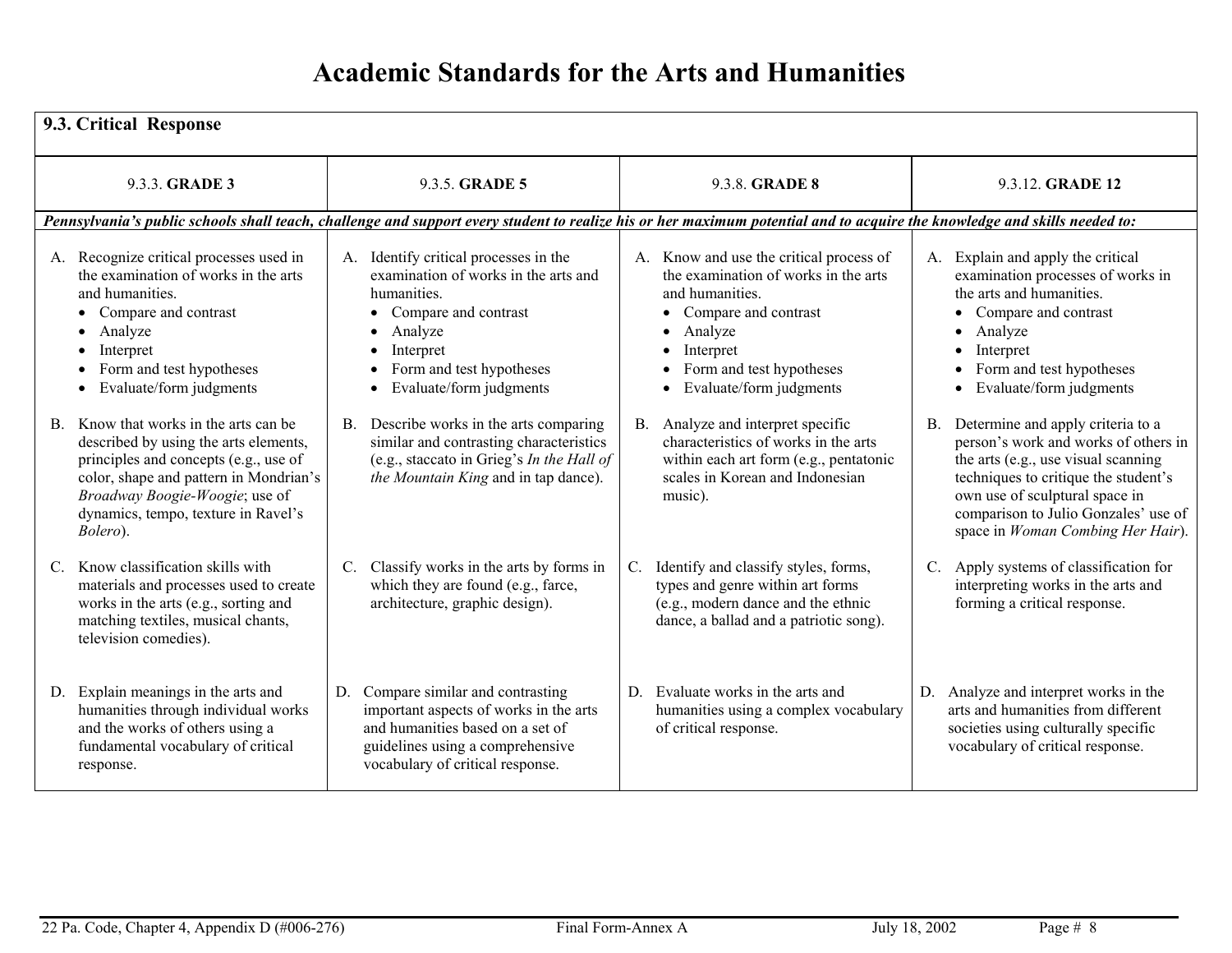| Recognize and identify types of critical<br>Е.<br>analysis in the arts and humanities.<br>Contextual criticism<br>Formal criticism<br>Intuitive criticism                                                                       | E. Describe and use types of critical<br>analysis in the arts and humanities.<br>Contextual criticism<br>$\bullet$<br>Formal criticism<br>$\bullet$<br>Intuitive criticism<br>$\bullet$                                | E. Interpret and use various types of<br>critical analysis in the arts and<br>humanities.<br>Contextual criticism<br>Formal criticism<br>Intuitive criticism                                                             | E. Examine and evaluate various types of<br>critical analysis of works in the arts<br>and humanities.<br>Contextual criticism<br>Formal criticism<br>$\bullet$<br>Intuitive criticism<br>$\bullet$ |
|---------------------------------------------------------------------------------------------------------------------------------------------------------------------------------------------------------------------------------|------------------------------------------------------------------------------------------------------------------------------------------------------------------------------------------------------------------------|--------------------------------------------------------------------------------------------------------------------------------------------------------------------------------------------------------------------------|----------------------------------------------------------------------------------------------------------------------------------------------------------------------------------------------------|
| Know how to recognize and identify<br>F.<br>similar and different characteristics<br>among works in the arts (e.g., Amish<br>and Hawaiian quilts, Navaho weavings<br>and Kente cloth from West Africa).                         | F. Know how to recognize the process of<br>criticism in identifying and analyzing<br>characteristics among works in the<br>arts.                                                                                       | F. Apply the process of criticism to<br>identify characteristics among works in<br>the arts.                                                                                                                             | F. Analyze the processes of criticism used<br>to compare the meanings of a work in<br>the arts in both its own and present<br>time.                                                                |
| Know and demonstrate what a critic's<br>G.<br>position or opinion is related to works<br>in the arts and humanities (e.g., I like<br>patriotic songs because; The movie<br>was enjoyed for its exceptional special<br>effects). | G. Describe a critic's position or opinion<br>about selected works in the arts and<br>humanities (e.g., student's<br>presentation of a critical position on<br>Walt Disney's Evolution of Mickey<br>and Minnie Mouse). | Compare and contrast critical positions<br>G.<br>or opinions about selected works in the<br>arts and humanities (e.g., critic's<br>review and comparison of Alvin<br>Ailey's Revelations to Tchaikovsky's<br>Swan Lake). | G. Analyze works in the arts by<br>referencing the judgments advanced by<br>arts critics as well as one's own<br>analysis and critique.                                                            |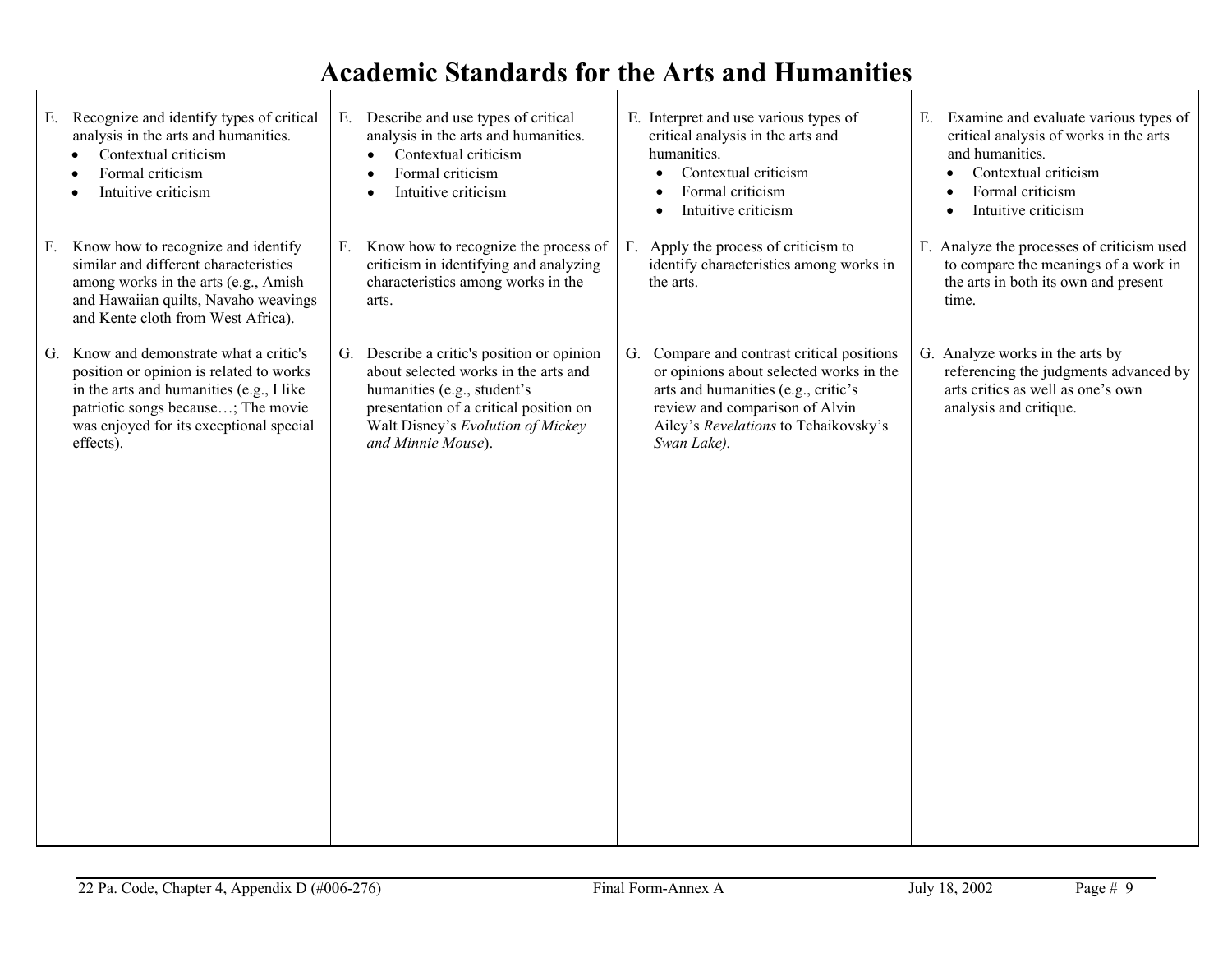| 9.4. Aesthetic Response                                                                                                                                                                                                                                                        |                                                                                                                                                                                                                                                                                            |                                                                                                                                                                                                                                                                                                            |                                                                                                                                                                                                                                                             |
|--------------------------------------------------------------------------------------------------------------------------------------------------------------------------------------------------------------------------------------------------------------------------------|--------------------------------------------------------------------------------------------------------------------------------------------------------------------------------------------------------------------------------------------------------------------------------------------|------------------------------------------------------------------------------------------------------------------------------------------------------------------------------------------------------------------------------------------------------------------------------------------------------------|-------------------------------------------------------------------------------------------------------------------------------------------------------------------------------------------------------------------------------------------------------------|
| 9.4.3. GRADE 3                                                                                                                                                                                                                                                                 | 9.4.5. GRADE 5                                                                                                                                                                                                                                                                             | 9.4.8. GRADE 8                                                                                                                                                                                                                                                                                             | 9.4.12. GRADE 12                                                                                                                                                                                                                                            |
| knowledge and skills needed to:                                                                                                                                                                                                                                                |                                                                                                                                                                                                                                                                                            | Pennsylvania's public schools shall teach, challenge and support every student to realize his or her maximum potential and to acquire the                                                                                                                                                                  |                                                                                                                                                                                                                                                             |
| A. Know how to respond to a<br>philosophical statement about works in<br>the arts and humanities (e.g., "Can<br>artworks that depict or are about ugly or<br>unpleasant things ever be beautiful?").                                                                           | A. Identify uses of expressive symbols<br>that show philosophical meanings in<br>works in the arts and humanities<br>(e.g., American TV ads versus Asian<br>TV ads).                                                                                                                       | Compare and contrast examples of<br>A.<br>group and individual philosophical<br>meanings of works in the arts and<br>humanities (e.g., group discussions on<br>musical theatre versus the individual's<br>concept of musical theatre).                                                                     | A. Evaluate an individual's philosophical<br>statement on a work in the arts and its<br>relationship to one's own life based on<br>knowledge and experience.                                                                                                |
| B. Know how to communicate an informed<br>individual opinion about the meaning of<br>works in the arts (e.g., works of an<br>artist of the month).                                                                                                                             | B. Investigate and communicate multiple<br>philosophical views about works in the<br>arts.                                                                                                                                                                                                 | Compare and contrast informed<br><b>B.</b><br>individual opinions about the meaning<br>of works in the arts to others (e.g.,<br>debate philosophical opinions within a<br>listserve or at an artist's website).                                                                                            | Describe and analyze the effects that<br><b>B.</b><br>works in the arts have on groups,<br>individuals and the culture (e.g., Orson<br>Welles' 1938 radio broadcast, War of<br>the Worlds).                                                                 |
| C. Recognize that the environment of the<br>observer influences individual aesthetic<br>responses to works in the arts (e.g., the<br>effect of live music as opposed to<br>listening to the same piece on a car<br>radio).                                                     | C. Identify the attributes of various<br>audiences' environments as they<br>influence individual aesthetic response<br>(e.g., Beatles' music played by the<br>Boston Pops versus video taped<br>concerts from the 1970s).                                                                  | Describe how the attributes of the<br>$C_{\cdot}$<br>audience's environment influence<br>aesthetic responses (e.g., the ambiance<br>of the theatre in a performance of<br>Andrew Lloyd Weber's Cats).                                                                                                      | C. Compare and contrast the attributes of<br>various audiences' environments as<br>they influence individual aesthetic<br>response (e.g., viewing traditional Irish<br>dance at county fair versus the<br>performance of River Dance in a<br>concert hall). |
| D. Recognize that choices made by artists<br>regarding subject matter and themes<br>communicate ideas through works in the<br>arts and humanities (e.g., artist's<br>interpretation through the use of<br>classical ballet of the American West in<br>Agnes De Mille's Rodeo). | D. Explain choices made regarding<br>media, technique, form, subject matter<br>and themes that communicate the<br>artist's philosophy within a work in<br>the arts and humanities (e.g., selection<br>of stage lighting in Leonard<br>Bernstein's West Side Story to<br>communicate mood). | Describe to what purpose philosophical<br>D.<br>ideas generated by artists can be<br>conveyed through works in the arts and<br>humanities (e.g., T. Ganson's<br>Destructive Periods in Russia During<br>Stalin's and Deniken's Leadership<br>conveys her memories and emotions of<br>a specific incident). | D. Analyze and interpret a philosophical<br>position identified in works in the arts<br>and humanities.                                                                                                                                                     |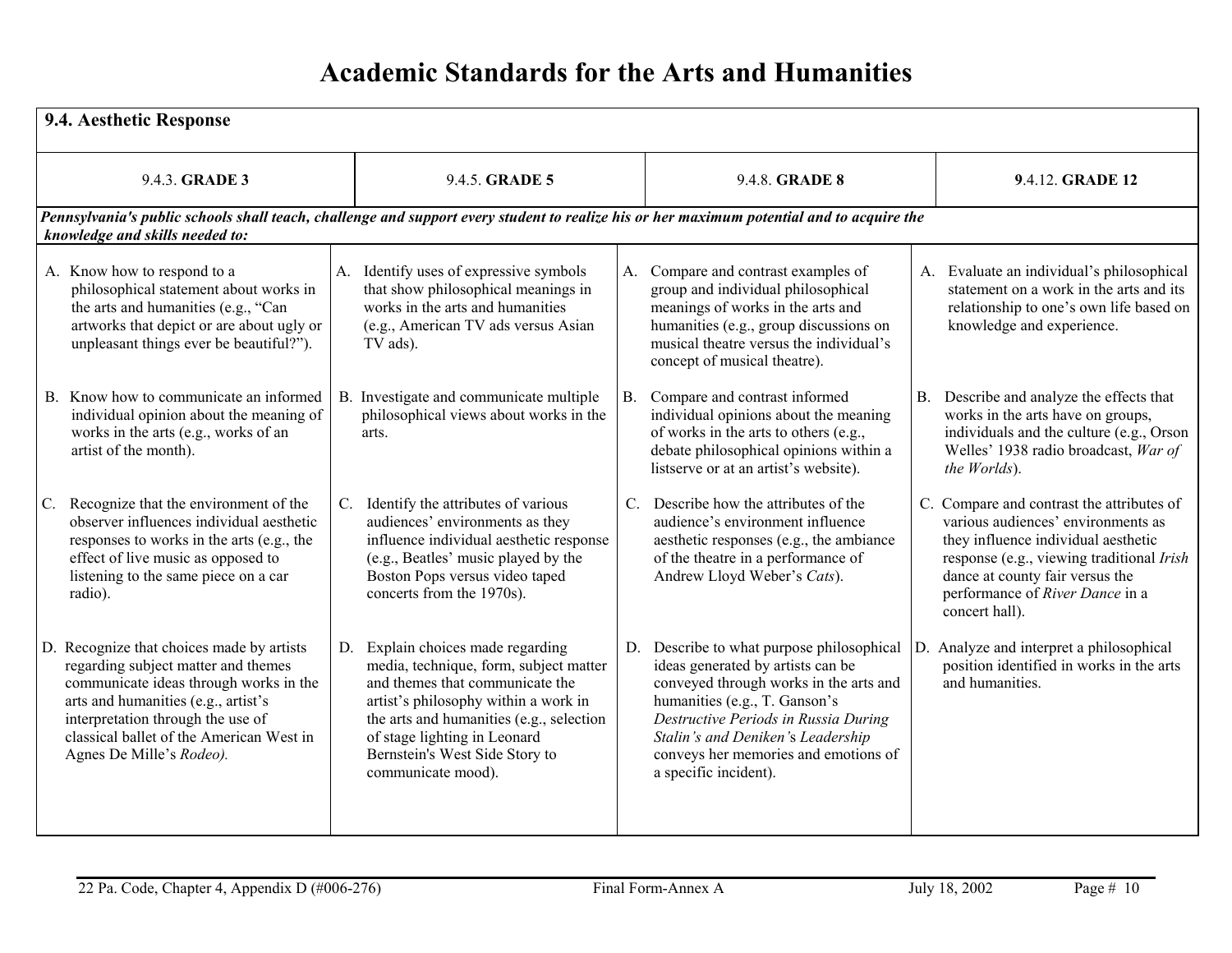# **XXVII. GLOSSARY**

| <b>Aesthetics:</b>              | A branch of philosophy that focuses on the nature of beauty, the nature and value of the arts and the<br>inquiry processes and human responses they produce.                                                                      |
|---------------------------------|-----------------------------------------------------------------------------------------------------------------------------------------------------------------------------------------------------------------------------------|
| Aesthetic criteria:             | Standards on which to make judgments about the artistic merit of a work of art, derived from cultural<br>and emotional values and cognitive meaning.                                                                              |
| <b>Aesthetic response:</b>      | A philosophical reply to works in the arts.                                                                                                                                                                                       |
| <b>Artistic choices:</b>        | Selections made by artists in order to convey meaning.                                                                                                                                                                            |
| Arts resource:                  | An outside community asset (e.g., performances, exhibitions, performers, artists).                                                                                                                                                |
| Assess:                         | To analyze and determine the nature and quality of the process/product through means appropriate to<br>the art form.                                                                                                              |
| <b>Community:</b>               | A group of people who share a common social, historical, regional or cultural heritage.                                                                                                                                           |
| <b>Contemporary technology:</b> | Tools, machines or implements emerging and used today for the practice or production of works in the<br>arts.                                                                                                                     |
| <b>Context:</b>                 | A set of interrelated background conditions (e.g., social, economic, political) that influence and give<br>meaning to the development and reception of thoughts, ideas or concepts and that define specific cultures<br>and eras. |
| <b>Create:</b>                  | To produce works in the arts using materials, techniques, processes, elements, principles and analysis.                                                                                                                           |
| <b>Critical analysis:</b>       | The process of examining and discussing the effective uses of specific aspects of works in the arts.                                                                                                                              |
| <b>Contextual criticism:</b>    | Discussion and evaluation with consideration of factors surrounding the origin and heritage to works in<br>the arts and humanities.                                                                                               |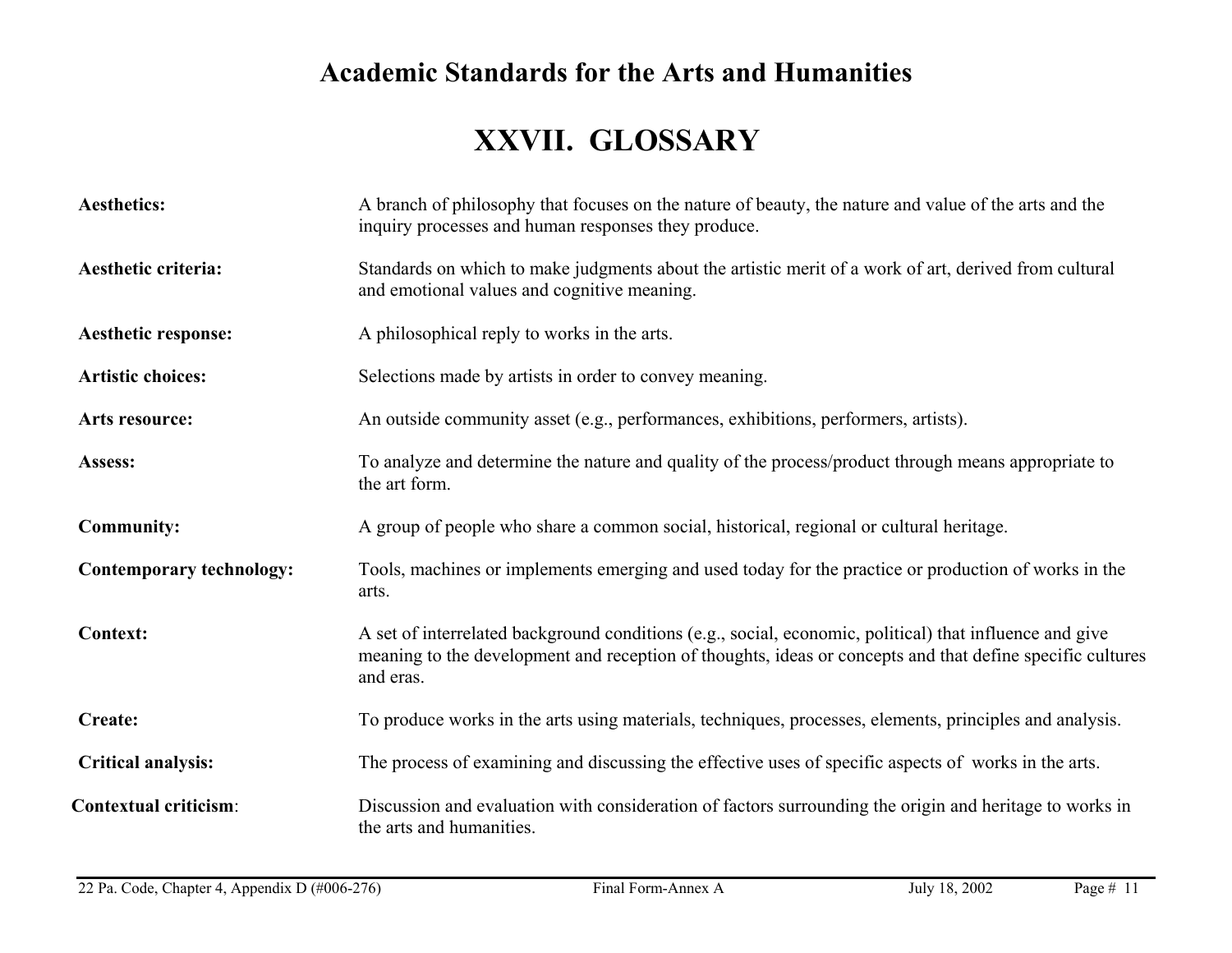| <b>Formal Criticism:</b>    | Discussion and evaluation of the elements and principles essential to works in the arts and humanities.                                                                                                                    |
|-----------------------------|----------------------------------------------------------------------------------------------------------------------------------------------------------------------------------------------------------------------------|
| <b>Intuitive Criticism:</b> | Discussion and evaluation of one's subjective insight to works in the arts and humanities.                                                                                                                                 |
| <b>Critical process:</b>    | The use of sequential examination through comparison, analysis, interpretation, formation and testing of<br>hypothesis and evaluation to form judgments.                                                                   |
| <b>Critical response:</b>   | The act or process of describing and evaluating the media, processes and meanings of works in the arts<br>and making comparative judgments.                                                                                |
| <b>Culture:</b>             | The way of life of a group of people, including customs, beliefs, arts, institutions and worldview. Culture<br>is acquired through many means and is always changing.                                                      |
| <b>Elements:</b>            | Core components that support the principles of the arts.                                                                                                                                                                   |
| Genre:                      | A type or category (e.g., music - opera, oratorio; theater - tragedy, comedy; dance - modern, ballet; visual<br>arts- pastoral, scenes of everyday life).                                                                  |
| <b>Humanities:</b>          | The branch of learning that connects the fine arts, literature, languages, philosophy and cultural science.<br>The humanities are concerned with the understanding and integration of human thought and<br>accomplishment. |
| <b>Improvisation:</b>       | Spontaneous creation requiring focus and concentration.                                                                                                                                                                    |
| <b>MIDI</b> keyboard:       | (Musical Instrument Digital Interface) A piece of equipment that interacts with a computer that uses a<br>MIDI language set-up to notate and play music.                                                                   |
| <b>Multimedia:</b>          | The combined use of media, such as movies, cd-roms, television, radio, print and the internet for<br>entertainment and publicity.                                                                                          |
| Original works in the arts: | Dance, music, theatre and visual arts pieces created by performing or visual artists.                                                                                                                                      |
| <b>Principles:</b>          | Essential assumptions, basic or essential qualities determining intrinsic characteristics.                                                                                                                                 |